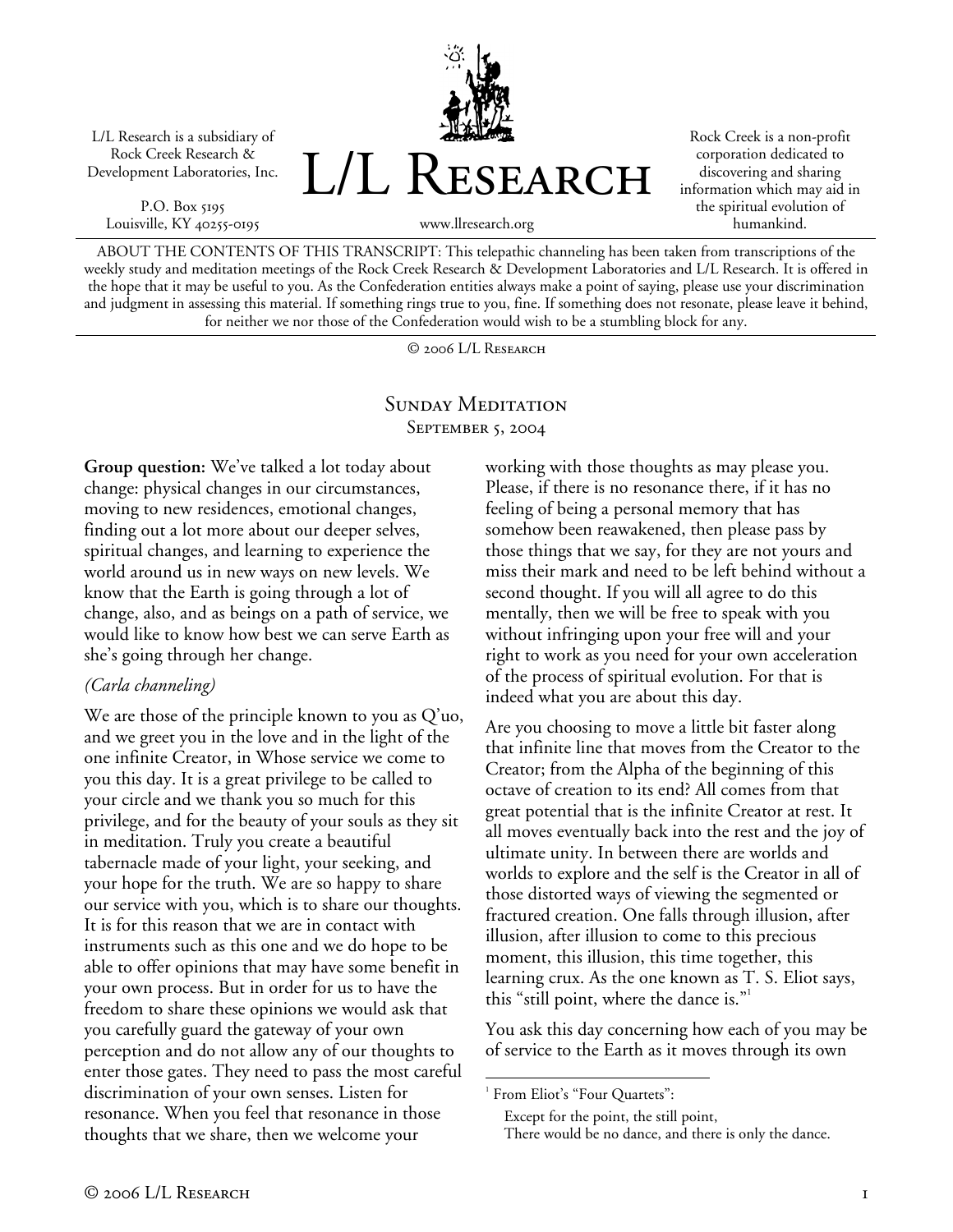changes, its own transformation, its own new life. For indeed there is a birth occurring in the world, in the Earth, and in each soul that walks this Earth at this time. The very life that you live is a transformation. It is nothing more nor less than that, whether or not you choose to cooperate with this transformative process that shall occur, for it is the very warp and woof of the tapestry of your life. It is your reason for being here. You came to learn as well as to serve, or perhaps we should put it the other way around, you came to serve but also to learn. It is impossible to look at one without looking at the other. They are like the x-axis and the y-axis of the grid upon which your tapestry is sewn. Stitch by stitch, color by color, and texture by texture, this is your life and you do have the power to create that life.

This is at the heart of your question, for it is what the Earth itself is doing. It is creating new life. It is creating from its womb, from that womb of space and time and process, that inevitable transformation that comes when one cycle ends and another begins. This is an appropriate and a just process. It is going remarkably well considering the difficulties with which your planet has been dealing in terms of the harmony of its peoples and what that is doing to the harmony of this process of birthing through which your Earth is going. Quickly examine the conversation, as it went about your circle this day, [for] the kind of challenges and new events that are occurring in the lives of each within this circle. These are not simple changes, nor are they all on one level. There are multiple levels and great subtleties and complexities in each of these patterns, as you are exploring, as this instrument is very fond of asking, who you are and why you are here.

These two questions are questions that she has asked several people recently in working through mutually discussed issues and certainly it is a double question that she prays about in her own process each and every day, asking for focus, asking for the guidance of spirit on who she is and why she is here. For these things do not occur in a sequential process and then become finished. These are not questions you can finish answering within the confines of your present incarnation. The changes, the transformations, will continue. Certainly not relentlessly, moment by moment, but cyclically, so that there will be seasons of starting new seeds, seasons of fertilizing them and growing them, seasons of enjoying the abundance of

full summer and watching the blooming and amazing growth and then seasons of reaping, harvesting and separating the wheat from the chaff. There are also those very difficult seasons of emotional, inner winter, when waiting and patience are the watchwords and where the pattern is not yet clear. And all these seasons are those that will occur not in any tidy order but certainly in cycles that vary depending upon how open each entity is to change and how skilled each entity is in discerning pattern from noise and organization from chaos.

Much of the seeming richness of detail in most change is not pattern but noise. It often does not add to the process to enumerate, detail by detail by detail, the outward appearance of a process of change through which one is moving. Often it is a more skillful approach to rest and sit with the apparent chaos of a new situation, not asking at all for order but being willing to sit in that winter's patience with that which has not yet manifested, with those patterns which have not yet come clear. There is no rush. There is no hurry. There is plenty of time, for change can happen in an instant, in a heartbeat, in a moment's time, but it is waiting for that moment that takes the skill and the patience. Those moments will burst upon you and realization will occur. Suddenly you will begin to see into the kingdom of the present moment in a way that you were not previously able to do. It cannot be coaxed forward. It cannot be produced on demand. It only comes when there is a surrender to that process, a surrender that says, "I don't care how long this process takes. In for a penny, in for a pound. I am here. I feel this is the right place for me to be and I am content to sit here with this for the rest of my life, if that is what it takes for this pattern to resolve." There is tremendous love and faith in that surrender and there is courage in the ability to persevere, in the waiting, in the asking, and in the knowing, by faith alone, that meanwhile, despite all apparent difficulties, all truly is well.

Your Earth, left to itself, would be fine. It would be going through this process with ease and rhythm. And indeed, the heart of the Earth is healthy and is attempting to do so, to follow its nature, to follow the signals of time and space and its own process. It is having difficulties because of generation upon generation and empire upon empire which holds the value of fear, possession, aggression, conquering and the willingness to pursue ends regardless of the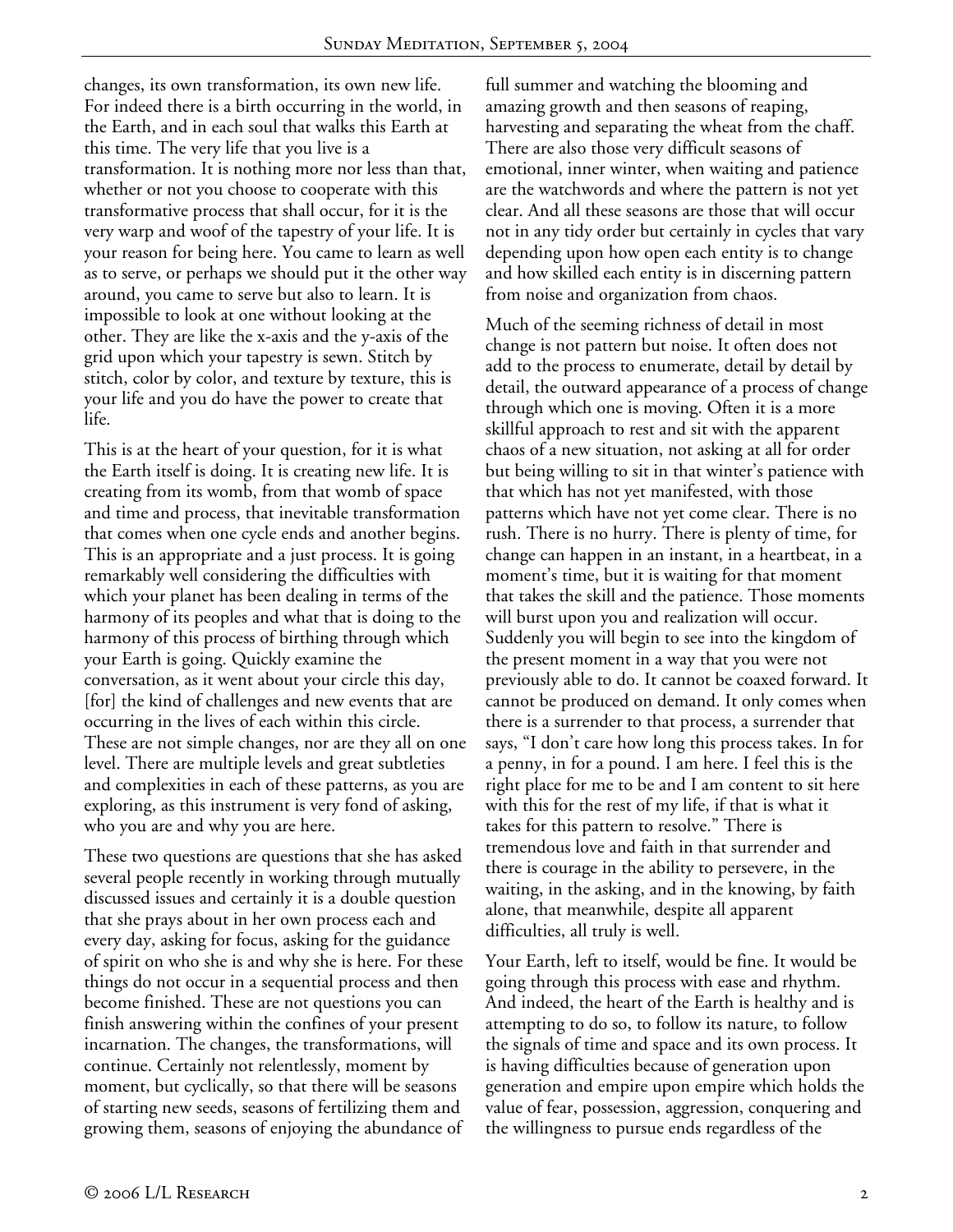means for the sake of result. These disharmonies have produced a tremendous burden among the peoples of the Earth who have experienced fear and anger and all of the harvest of a warlike and predatory culture.

From the beginnings of your recorded history, millennium upon millennium, your peoples have seemingly deepened their bias towards hasty and aggressive solutions to the differences of opinion betwixt those who were created as brothers and sisters of one flesh, one blood, one family. This has translated itself into the Earth itself as an increasing imbalance that generates a good deal of subterranean heat in the planet and creates an increasingly unbalanced energy situation which results in extreme violences of nature such as the hurricanes that you now are experiencing and the volcanoes which are erupting on your planet's surface at this time. As long as there is pain inflicted, [such as that inflicted] upon innocent school children, as has happened recently in your Chechnya, these energies will keep driving themselves deeper into the Earth and tending to constrict and make difficult the labor pains of Gaia, Mother Earth.

When groups such as nations and terrorists groups are in the news and washing through the mediadriven culture of a great portion of the global surface, it may seem relatively improbable that individuals or small groups of people could make a difference in this picture. And yet we assure you that groups such as your own have long made a difference in this developing picture. It is not a new thing for groups to come together in order to generate unconditional love. The history of religions is rife with examples of groups who have been inspired so to get together and yet in many, many cases these groups have been co-opted by less than the highest and best interests of those groups of people. The energies of elitism and exclusion and divisions have crept into the unconditional love and compromised the light coming from these groups. Yet, somehow, in spite of all the resistance of an increasingly unloving surface culture, from the very heart and soul of each human there stems its divine nature.

The very nature of each of you is love. You are made of it. When there is a lack of that on the surface, you crave it, you hunger for it, you yearn for it and you know, somehow, that it is there. In the darkest

prison, in the darkest night, in the deepest dark night of the soul, the spark of hope cannot be stamped out because your very heart is a lighthouse and it will relight if you allow it the slightest bit of silence, the tiniest room to be who it is. How much time have you spent today simply allowing yourself to be? Do you realize that this bare allowance of the self to be is that food which the mother of your flesh needs from you? It is being, it cannot help wearing its heart on its sleeve. That heart of nature has been abused but it beats strongly. And it must be itself. It has no choice. It exists without illusion and though it is deeply wounded and greatly and increasingly suspicious of that human energy which wishes to help; nevertheless, it cannot help reacting to, responding to, authentic being.

It sees you as you really are, not as a collection of bones and flesh and muscle and gristle; not as a collection of words and poses and attitudes, but as that texture and color and form, that sense in which you are a living flower or a work of art, an essence, an aroma in the nose of the Creator. You do not know how sweet you are, how beautifully your odor mingles with the truth of the odors of each other entity within this room to create a bouquet that we cannot describe in its beauty. Each of you shines like the gem that you are.

How can you know this when you are in the midst of the illusion in which you cannot see the gems of your soul or your heart but can only see the vainglory of flesh, the markers of eyes and nose and mouth and form. That which you see about you is, quite specifically, that which is the least real. That which you cannot grasp, cannot know, that which is lost in mystery, is the realest thing about you. What a backwards world it is for one who wishes to pin everything down! And yet your incarnation here is not about pinning things down. Your incarnation here is about learning to dance, learning to sing, learning to move in the rhythms that have no words but that move in harmony with every living thing in your world, starting with the air, the earth, the fire, and the water, moving through every created plant and animal, through yourselves and through those beings that exist without form that are those within the inner planes that are also part of the creation.

It is one great dance and one great song. You have heard of the music of the spheres. This is not a myth. This is the way things are in the world of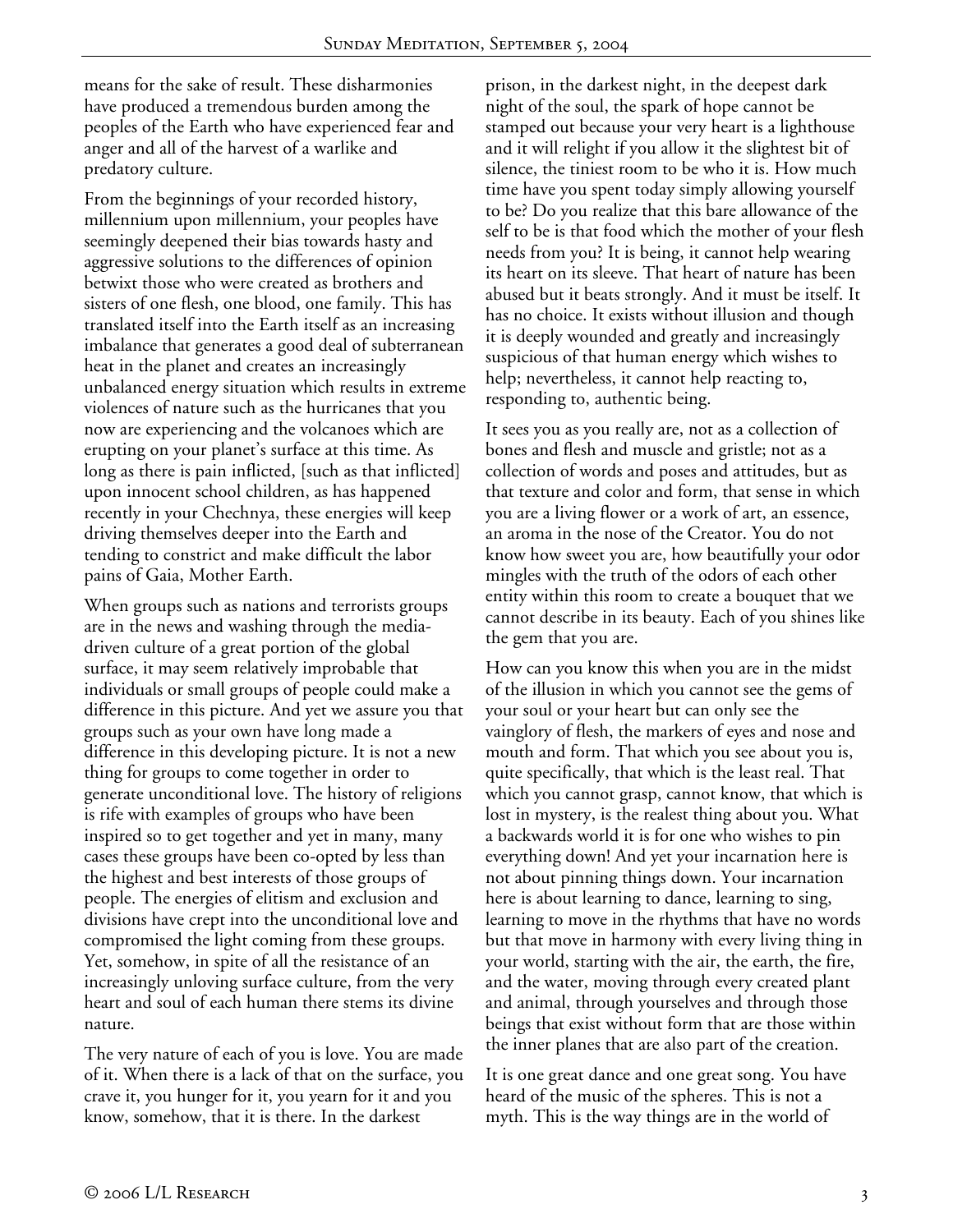what this instrument would call time/space, which coexists with and interpenetrates the consensusreality illusion that you now enjoy. For each thing that you see, there are a million things that are interpenetrating that illusion that have more and more metaphysical substance. And you are not without the ability to begin to swim in and know these waters of spirit. You have within you great depths of ability to penetrate illusion and to begin to pick up the essence and the heart of the unseen mysteries that you seek. For you are an embodiment of these mysteries. You carry within you, as in a hologram, the one infinite Creator.

Certainly, that essence is well protected. There are gates through which one must pass in order to become more deeply and truly aware of the essence of self and of the increasing revelation of the Creator within. And there are lions that guard the gates to the temple that is your inner self. And occasionally you will be challenged. This is part of the process of transformation. It is a necessity for entities who are moving through transformation to have markers for these changes. And so when there is an initiation, so called, these initiations will have a certain form and symbols will come to you such as the hawks and the eagles of which you were speaking earlier. The symbols may be beast or bird or plant or words, street signs or chance-heard snatches of conversation that simply connect into your process synchronistically. It is impossible to know ahead of time what these markers of transformation will be. But when they come to you, note them and realize that you are on the right track. These processes are moving forward and no matter how dislocated you may feel in these movements that some times are swift, yet your feet are on the right track and you are moving well, and with honor and dignity.

When you come to those moments in which you are being yourself, those moments when you are tabernacling within your own sacred space, know that each moment you spend there is a direct and immediate help to the planet which is your mother in terms of your flesh and bone. The more that you can dwell in this awareness, the more your very being will be of service to Gaia. More than that, when you rise from your contemplation, meditation or whatever form of silence you have chosen as your own frame for being, we encourage you to lean into carrying that light with you as you go about the work of the day, whatever that may be.

This instrument was talking earlier about how she is able to feel Earth energy and has been aware of the Earth from her earliest memory. Becoming more and more aware of how Earth energy feels is a very helpful thing for the Earth as well as for you. That Earth energy is, mechanically speaking, that medium through which the love and the light of the one infinite Creator moves through the soles of your feet up into your body. It rushes up from the soles of the feet right into the red ray and directly from there, sequentially, through each chakra of the energy body. And when you are functioning well as an energy body, your chakras are balanced and opened. Full energy is moving through into the heart, and that heart is staying open no matter what hits it, so that the output, no matter how difficult your catalyst may be, is an output of love, joy and peace.

This is the energy that is coming into your physical vehicle and into your emotional and mental and spiritual vehicles as well. You can shape the way that you receive the catalyst that comes to you by how you choose to work with the energy body in responding to that catalyst. It is the most sensible and understandable thing in the world to react to incoming perceptions of anger and insult and difficulty by constricting and contracting the energy of the self in defensive and protective ways. Oftentimes, habits of defense and protection begin very early in one's incarnation as a response to the disharmonious experiences within the the birth family. That birth family may well have been chosen partially because of the disharmony within its system, for this sets up the arena for a lesson of incarnational level, whether it be patience, the learning to love without expectation of return, or any of the other incarnational lessons with which each of you may be working this time around, shall we say.

As habits begun early are repeated, the shell around them may harden so that it is seemingly at first very difficult to interrupt the habitual contraction around fear. There is no way to eliminate fear, for the incoming catalyst of any entity, no matter how well protected by wealth, circumstance or privilege, will contain those situations which produce fear. Fear is inevitable. The occasion for fear, shall we say, is inevitable. However, those who have spoken words of inspiration throughout the ages have shown over and over again that the reaction to conditions which would suggest fear need not be fearful. Such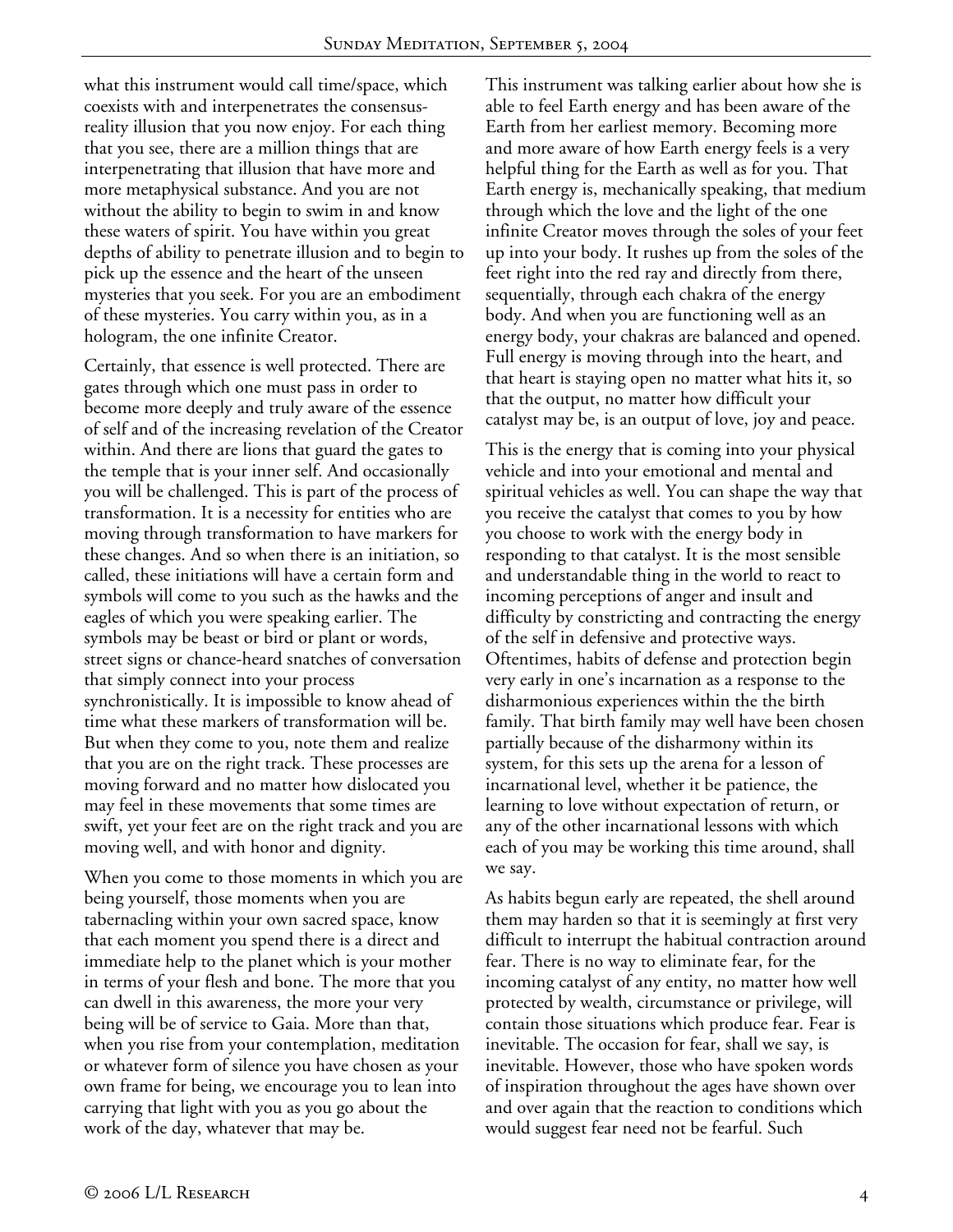reactions can be loving under the most brutal circumstances, whether they be Holocaust, imprisonment, or any other oppressiveness or adversity. Prison cannot bind the free spirit. Prison is only a place. The spirit is a citizen of eternity and it can call from its larger self that knowledge of freedom and light and rightness that the world cannot know.

This willingness to explore the letting go of fear is a tremendous key in this process of transformation. What the Earth is going through is precisely what each of you is going through on a much smaller scale. For the Earth, a process taking approximately 76,000 of your years is coming to an end. The cosmic clock, shall we say, is striking the hour. And indeed a new hour has begun upon your planet at this time. It is having difficulty establishing itself. The labor is long and difficult. But it is going much better than expected because, at what this instrument would call the "grass roots" level, person by person, household by household, community by community, a choice is being made to embrace love and to practice a life that shines that love forth as best as those people, families and groups can muster the wisdom and the strength to allow.

Indeed, it is more a matter of allowing the self to cooperate with the energies about it than to frame this process as reaching for new things. The new things are here, the new things are a program all about you. It is a matter of allowing those new things to sift in through the cracks and crannies of the outer, still very strong, consensus reality of your old Earth, that which this instrument tends to call the "third-density Earth." The fourth-density Earth is at least as real, in the unseen or inner planes, as third density and it is getting stronger all the time. Entities have talked a good deal about the increasing movements, the literal movements of household and so forth, and it is understandable that every single thing in one's life would come up at this time to be questioned and perhaps to be changed. For it is, in microcosm, that which is occurring to the Earth.

And you are a part of that system, much more inextricably and organically than you realize. You are a crop that the Earth has produced, as much as the roses, the elms, the birds or the animals. Your process of spiritual evolution is a crop that you have at this time the chance to fertilize and encourage and, most of all, to allow. When you can open your

heart and let go of the mental noise that is surrounding the details of your life, you are allowing the sunshine and the rain to come in and help your growth. When you can shut down, for a bit of time, the endless conversations that take place between the cast of thousands that live within that kingdom between your ears and just rest in the kingdom of the creation instead of that spiky, back-and-forth energy of what this instrument would call the monkey mind, there comes into being that wonderful kingdom that is the creation. And it is a land of harmony that is in infinite movement, swaying and dancing and singing its song. The more authentically you can sing your song, the more freely you can feel your energies dancing with the energies of all those about you and the Earth itself, the closer that you are to being that being that you came to be. You did not come here to find answers, you came here to participate in the dance, to be yourself, and as you dance and sing, to find ever more balanced ways to serve and to learn.

We thank you for asking this question and wish to say that our hearts are full of gratitude for the courage that you have as entities gazing upon a world that seemingly makes little sense at this time. Thank you for seeking ways to love and to serve the one infinite Creator, that wonderful entity which you call the Earth or Gaia, and each other as souls who have embarked together upon this journey around the sun in the spaceship of Earth, shall we say. It is well done of you to come to this moment and to ask for truth. Know that day by day, and realization by realization, you shall express more truth than you can ever know. For it shall come through you as light and beauty and love. Let those things roll through and bless them as they go, knowing that you shall make many mistakes but that you can never make a mistake if you are attempting to allow the love and the light of the one infinite Creator to flow through you unhindered by fear and blessed by your intention.

We are with you in attempting to share our love and our light and you give us great joy as we are able to offer our service to you, which is to share our very humble and imperfect thoughts. We would ask at this point if there are any queries that come out of this initial discussion or any queries at all. Is there a query at this time?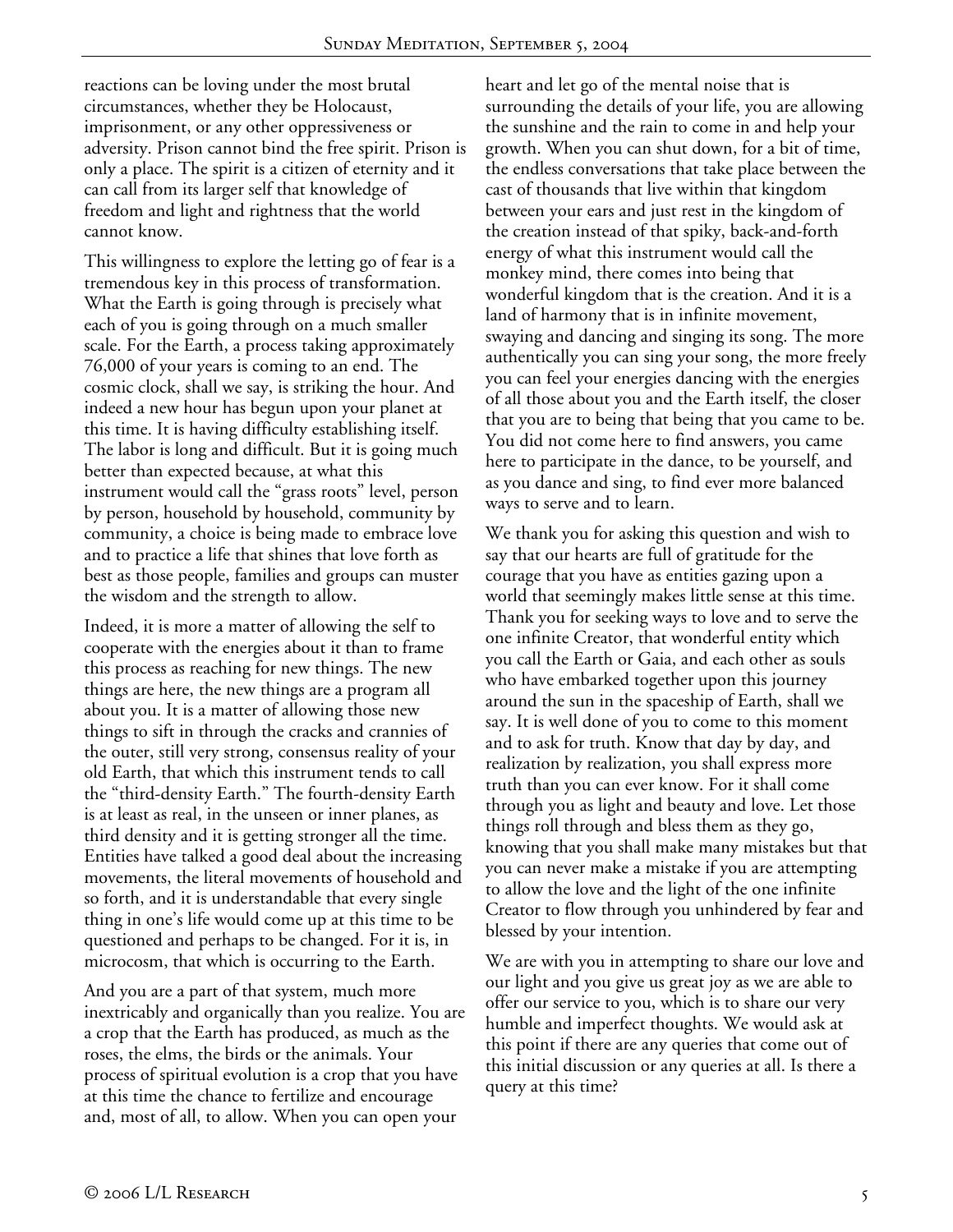**J:** Hi, Q'uo. I know how we've talked about wants and desires as opposed to authentic need. I felt like I had all these wants and desires, and I got to experience that<sup>2</sup> and two weeks later I kind of feel empty. I guess I'd just like for you to speak about the difference. Is desire an empty hole that just can't be filled, compared to authentic need?

We are those of Q'uo, and are aware of your query, my sister. We say hello to you, the one known as J, for it is our great pleasure to touch into your energy.

The query that you ask is a subtle one and there is not a simple answer, for desire is not a fixed value. Desire is a custom-designed value. A desire can come from many different levels of being. There are natural desires that stem from the kind of physical vehicle which you now enjoy. The instincts of the physical body are perfectly natural and perfectly understandable. The desire for the life itself, the desire for survival, the desire for sexual expression: these things are at the very heart of the driving power of incarnation. Consequently it cannot be said in any way that those instinctual desires, including the sexual desires, are lesser than any other level of desire. And yet certainly the instinctual desires are not the ending of desire at all but the beginning, that which allows the light to proceed and sets the stage for much more subtle and complex forms of desire to arise. In a way, there is no moment without desire. It cannot be gotten rid of because the very physical vehicle that you enjoy has a constant desire to survive and every breath that you take is as the result of a desire for a continuation of that existence. Every pulse of the heart is an affirmative vote for [the] desire to live. It is impossible, in this body that you enjoy, that pulses and breathes and has many cycles of natural need, to avoid desire. The mind of your body, not even looking into that spiritual organ which is the consciousness, is in a constant state of desire. It is in a constant state of looking for the next thing and thinking about the last thing. It is in constant motion. The spiritual vehicle, as well, while not restless and desiring in that way, is resting in a steady heartbeat of creative and, what this instrument would call, godly, sacred desire to progress in its journey back towards its source and the ceasing of motion. You dwell in a sea which can be described as

desire. It is the choice of what you desire and the level at which you desire that crafts the difference between empty and fulfilling, spiritually healthy, creative desire.

If one looks, for instance, at the tangle of discussion that you have shared with the one known as C concerning various aspects of this question, it can be seen that, in looking at freeing the red-ray energy and freeing that fundamental, healthy flow of the creative energy into the energy body, there is certainly a place for opening up those areas of that energy which were restricted by past abuse and difficulty with sexual expression. And yet, if it stops at the opening of that energy without moving into questions of where this opened energy might go, how it might be furthered, where it goes next in the energy body and how that works, then it shall be empty. For repetition of sheer red-ray desire and satisfaction of that desire are indeed an endless dropping of energy into a hole. Because that energy is a natural function and needs to be expressed again and again, it cannot be expressed once and then put to rest, although entities have found it helpful to do so under specialized conditions, where they were using the restraint from an open expression of sexuality as a marker for cleansing, purifying and enhancing the spiritual growth of the whole organism that is your mind, body and spirit.

When the energy stops at body work then the mind and the spirit have not yet been reckoned with. And the mind and the spirit also have great hopes and desires for being themselves. The more you work with moving through the chakra system, the more you see that this open red-ray energy moves into the opening of the orange-ray energy, which then moves into the opening of the yellow-ray energy, so that the energy moving up into the heart is whole and has not been hindered by fear at any of these three lower places. When energy is able to move up into the heart in full strength, then the whole world of higher chakra work begins to open up. It is very wise of the one known as J and the one known as T to investigate the opening up of red-ray sexuality, because it is the foundation for so much more sacred work. Yet the hunger remains for an expression that is sacred, an expression that has deeper meaning and higher purpose. There is that opening of the heart and that realization that each entity whom one meets is the Creator. There is then the opening of the heart to serving the Creator in each entity and

 $\overline{a}$ 

<sup>&</sup>lt;sup>2</sup> J had attended a workshop whose purpose was to free the female orgasm.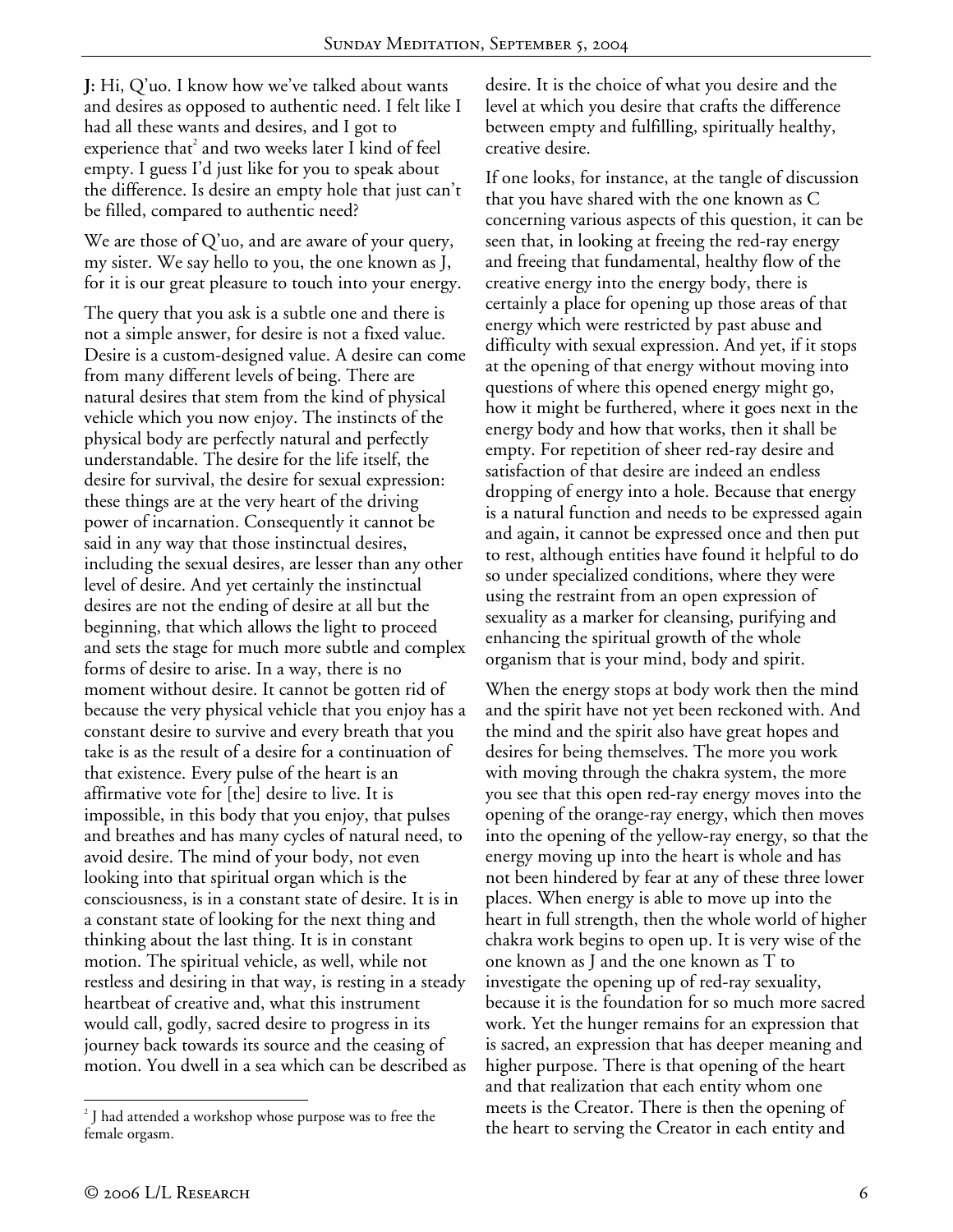most of all in one's mate, so that it comes full circle back to the sacredness of red ray, seen in the fullness of a system of living out that sacredness that is felt within the heart.

When desire has been disciplined and focused, it is the most powerful force in creation. It is that energy that moves the mountain. It is that energy that creates miracles, and it becomes more and more closely allied with those mysterious words of "faith" and "will." A great deal of time has been spent, in each of your incarnations, on trying to determine what it is that you seek, who it is that you are, what it is that you truly desire. These are wonderful energies; these are defining energies for you; these are key questions. And we greatly encourage this whole line of discussion and exploration.

May we answer you further, my sister?

**J:** Wow, that was amazing. Thank you, Q'uo. It's good to have you back.

My sister, it is good to have you back, also. Is there a further query at this time?

**J:** Not from me.

**T1:** I have a question, Q'uo. This is T. I think I might have got it, about some things you just said, and I guess, as far as the week that I had in California, where I was a little hung up is, they taught that not one person can sustain you sexually, therefore, monogamy was not of importance. And I have an issue with that, I don't know if that's right or wrong.

We are those of Q'uo, and are aware of your query, my sister. We shall attempt to answer, but this particular query lies very close to the surface of your own process and so there is a limit to that which we can say without breaking the trust that you give us not to infringe upon your own free will.

We give this instrument the image of a necklace of many jewels. Such is the experience of one who opens herself to many lovers. Each gem is lovely and beautiful of its own kind and the variety is dazzling and certainly most invigorating when one has been constricted by the moral fear and torpor of an unthinking, unquestioning and blind obedience to some moral code, these restraints and constraints that are placed from without have no value to the spiritual growth of an individual.

Consider, then, the beauty of a single, perfect stone that is hung upon a beautiful golden chain. It is not a blend of colors. It does not have that variety. It has been chosen because, out of all of the jewels that are possible to be had, this one gem has touched the heart, enlivened the soul, opened the heart to the possibilities of devotion, fidelity and the value of leaving behind the world of manyness and exploring the world of absolute value.

How dangerous it may seem to commit the self to one shining gem. It may indeed be a costly choice. It may well be that that one gem does not touch all of the possible ramifications of beauty that are possible to be recorded and appreciated by that incredibly sensitive instrument that is you as a person, as a mind/body/spirit complex, as the one known as Carla tends to call it. And yet, that choice opens the door to a higher way, a way which can be endlessly refined. It is difficult to be of service to a whole necklace full of entities, for each has its beauty, its flaws, its ways of relating, and its ways of resisting. Each is a conundrum, a mystery, with which one can only offer one's own conundrum, one's own mystery. Each, in that varied and beautiful necklace, could take up all of your attention and you would not be bored, nor would you stop learning. Yet, you have not the time to investigate deeply the many gems of this wonderful necklace. And so you look at the beautiful colors and you see the variety. And you enjoy this particular piece of jewelry that you have chosen as a way in which you honor and love the one infinite Creator. Yet there is a restlessness there, because there is not the ability to dive deep into the waters of another human soul. There is not the possibility of exploring how one may be devoted to the soul and the heart of another, not to the appearance, or the surface behavior. Those things will often challenge and puzzle any entity attempting to love. But they are those things that allow one to do deep work and to take the time to move more and more deeply into that house of mirrors that is the relationship between the self and the other self.

It is a question of moving horizontally and learning a little bit about a lot or moving vertically, going high, going deep, and learning in a different away about the self and about how to serve. Neither way is incorrect. Both ways are full of learning. It is a choice as to how you wish to express your own being and to direct your own considerable energies.